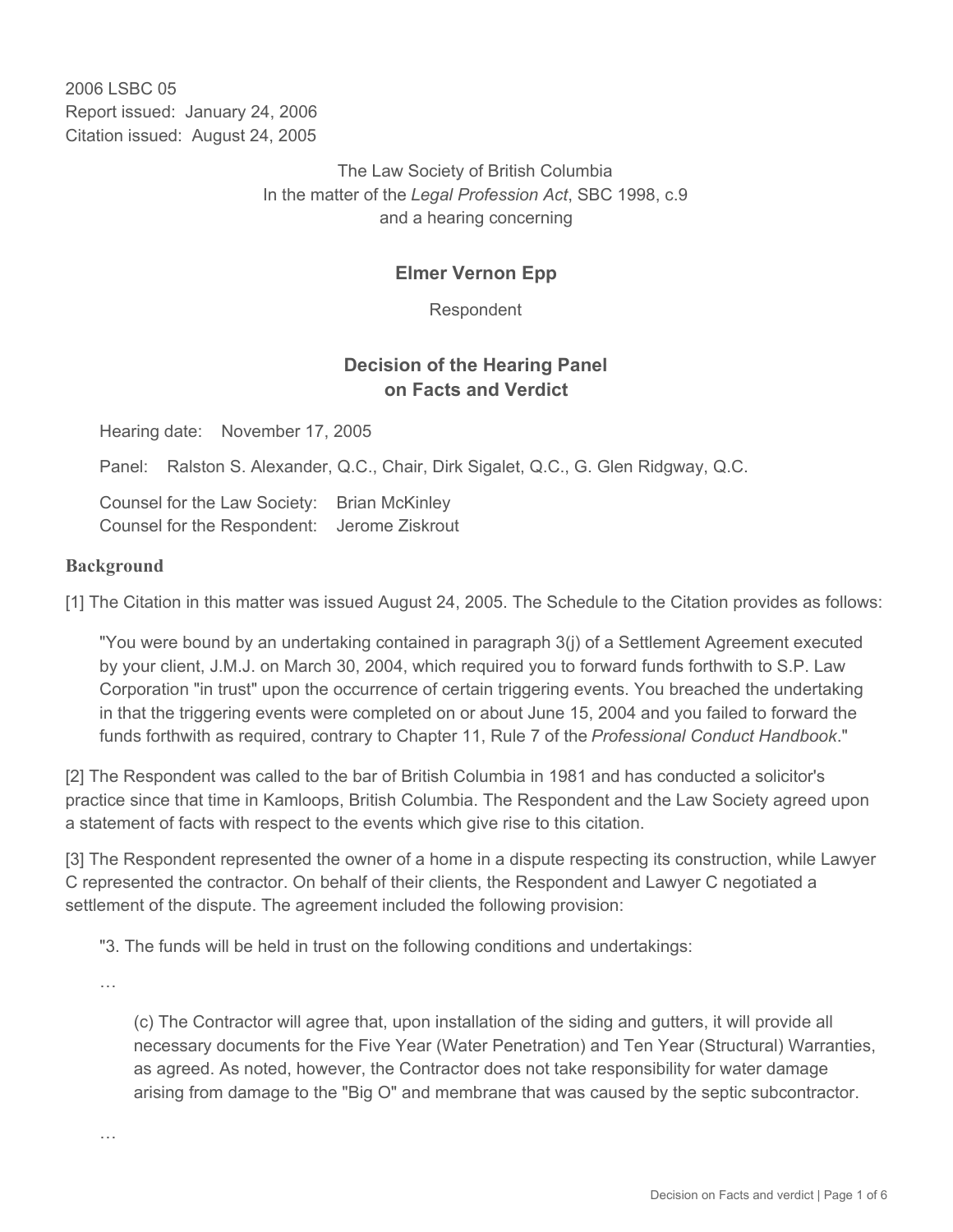(f) Upon receipt of items 3a to 3d, Taylor, Epp & Dolder undertakes to forthwith forward \$41,543.70 (payments 1a, 1b and 1c less amounts owing to Interior Plumbing and Heating), to Springford Patrick Law Corporation "In trust", for immediate release to the Contractor"

…

(g) Upon hook up of the in-floor heating and forced air furnace by Interior Plumbing and Heating, Taylor, Epp & Dolder undertakes to forthwith forward \$5,946.79 to Springford Patrick Law Corporation "in trust", for immediate release to the Contractor;

…

(j) Upon installation of the siding and gutters, and receipt of proof of payment by the Contractor of \$5,516.92 to Artic Renovations and \$2,235.77 to Continuous Gutters, Taylor, Epp & Dolder undertakes to forthwith forward \$9,452.94 to Springford Patrick Law Corporation "in trust", for immediate release to the Contractor."

These provisions were initially contained in lawyer C's letter to the Respondent of March 15, 2004.

[4] These Minutes of Settlement were executed by the clients of the Respondent and Lawyer C.

[5] By letter dated March 31, 2004, the Respondent forwarded to Lawyer C a trust cheque in the amount of \$41,543.70 pursuant to paragraph 3(f) of the Minutes of Settlement, and did likewise, on April 27, 2004 with a cheque in the amount of \$5,946.76 pursuant to paragraph 3(g).

[6] With respect to paragraph 3(j), Lawyer C informed the Respondent by e-mail and letter dated May 31, 2004, that Artic Renovations had been paid for the siding and by letter dated June 15, 2004 that the invoice from Continuous Gutters had been paid. Lawyer C requested that the Respondent fulfill his undertaking under that paragraph of the Minutes of Settlement by forwarding to her his trust cheque in the amount of \$9,452.94.

[7] The Respondent replied the following day by indicating that his client was insisting the funds not be paid out until the new home warranty was in place and pointing out to Lawyer C that the Minutes of Settlement containing the undertaking were signed only by the clients.

[8] Lawyer C and the Respondent exchanged correspondence, the Respondent insisting that the payment of funds was conditional upon Lawyer C's clients providing the necessary warranty document and indicating further that it was not clear whether or not he was bound by the undertakings set out in the Minutes of Settlement.

[9] In his letter to Lawyer C dated June 16, 2004, the Respondent also indicated "we suggest that we submit all materials to the Law Society for a determination of whether or not the Respondent's law firm is bound by the undertakings contained in the Minutes of Settlement. If it is determined that those undertakings are binding we will, of course, comply."

[10] By letter dated June 17, 2004, the Respondent contacted the Law Society practice advisor to determine whether undertakings set out in the Minutes of Settlement signed between two parties constituted undertakings of a law firm, where those Minutes of Settlement are not signed by the lawyer.

[11] In this letter, the Respondent added a further inquiry not referenced in his letter to Lawyer C. He asked the practice advisor to determine if the undertaking has been "triggered" .

[12] The Law Society practice advisor indicated to the Respondent that he was in fact bound by the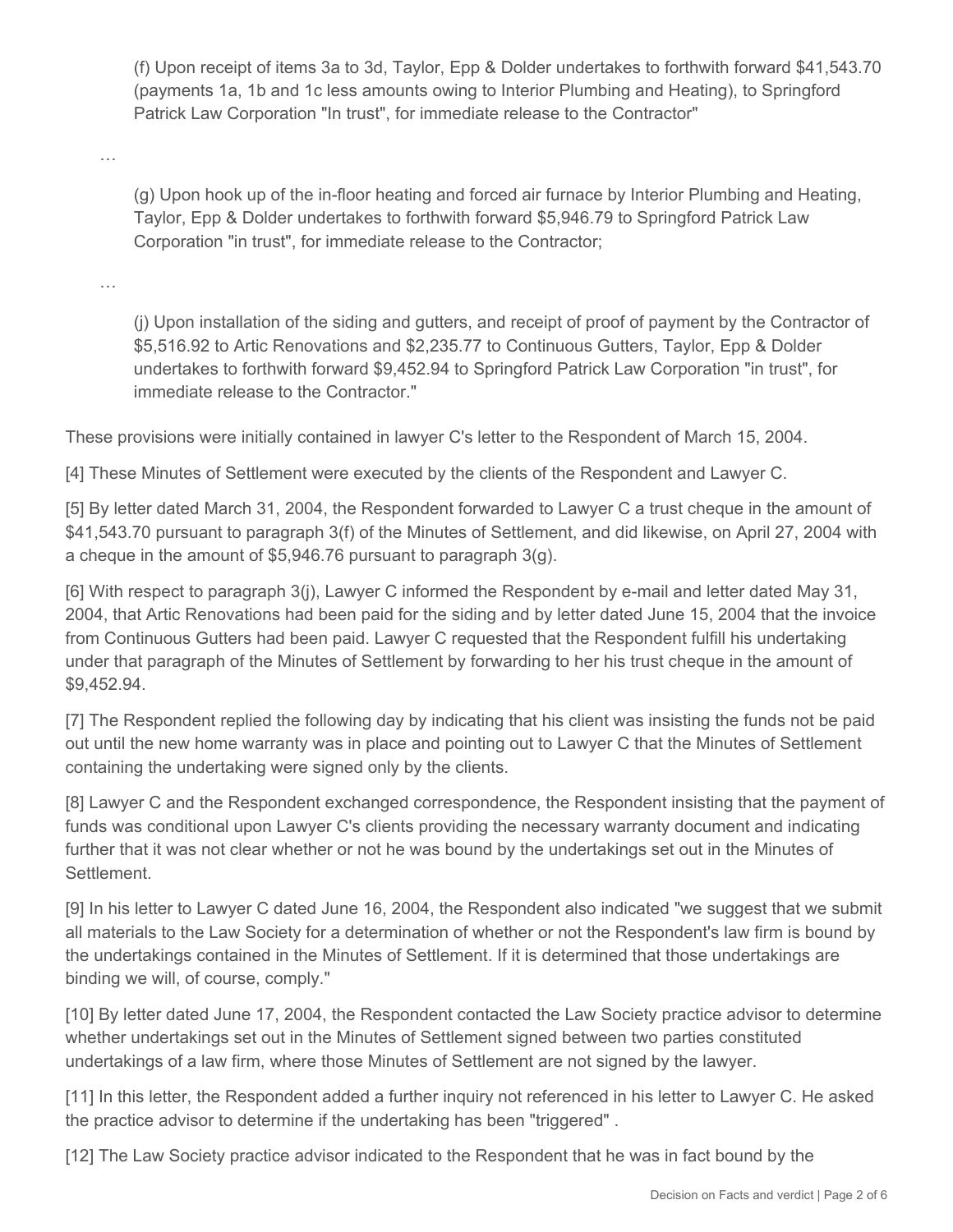undertaking contained in the Minutes of Settlement signed by his client and negotiated by the Respondent. He indicated to the Respondent that he would not advise as to whether or not the undertaking had been triggered.

[13] The Respondent responded to an inquiry by Lawyer C as to payment pursuant to the position taken by the Law Society practice advisor by saying "my client is taking the position that the undertakings have not been triggered. In my opinion, that is a defensible position."

[14] Lawyer C reported to the Law Society that it was her view that the Respondent was in breach of an undertaking. There followed an exchange of correspondence between the Respondent, Lawyer C and the Law Society with respect to the status of this undertaking. By letter dated March 10, 2005 the Respondent indicated "by way of further explanation, we have been instructed by our client not to send the money until the warranty is in place. While this may be inconsistent with what Lawyer C believes to be our undertakings, we are, nonetheless, required in this context, to advance any and all legitimate arguments which our client may have against my forwarding the monies."

[15] Law Society staff indicated to the Respondent on March 17, 2005 that they did not agree with the Respondent's interpretation of the settlement, and in particular, that the provision of the warranties were a precondition to the payment of the funds set out in paragraph 3(j). By letter dated May 25, 2005, Law Society staff indicated to the Respondent that the matter had been referred to the Discipline Committee.

[16] The citation which is the subject of this hearing was issued on August 24, 2005.

[17] The Respondent now admits that he was bound by the undertaking contained in the Minutes of Settlement paragraph 3(j) and that he breached his undertaking by failing to forward the funds forthwith upon receiving proof of payment, as set out in that undertaking.

#### **Law Society Submission**

[18] It is the position of the Law Society that the Respondent's conduct in breaching the undertaking in the circumstances set out above, amounts to professional misconduct.

## **Respondent's Submission**

[19] It is the Respondent's position that his conduct does not amount to professional misconduct as he had an honest, albeit mistaken, belief in the propriety of his actions.

[20] The Respondent recognizes he was in error with respect to this matter. He now recognizes he is bound by an undertaking even though that undertaking is contained in a document which he did not sign, but which he negotiated. He also recognizes that the undertaking was triggered by the express terms of the Minutes of Settlement, namely the proof of payment of the two renovation accounts.

[21] He acknowledges that he was too close to his client and too focussed on arguments that he developed to absolve himself from fulfilling the undertaking. He advises that his client was not pressuring or pressing him on the issue.

[22] He now recognizes his reasons for not paying out were not rational, but he believed in them and emphasized his responsibility to his client as opposed to his obligations pursuant to an undertaking.

[23] It is the position advanced on his behalf that although he now recognizes he was wrong with respect to his obligations relating to this undertaking, this is nevertheless not professional misconduct, as his initial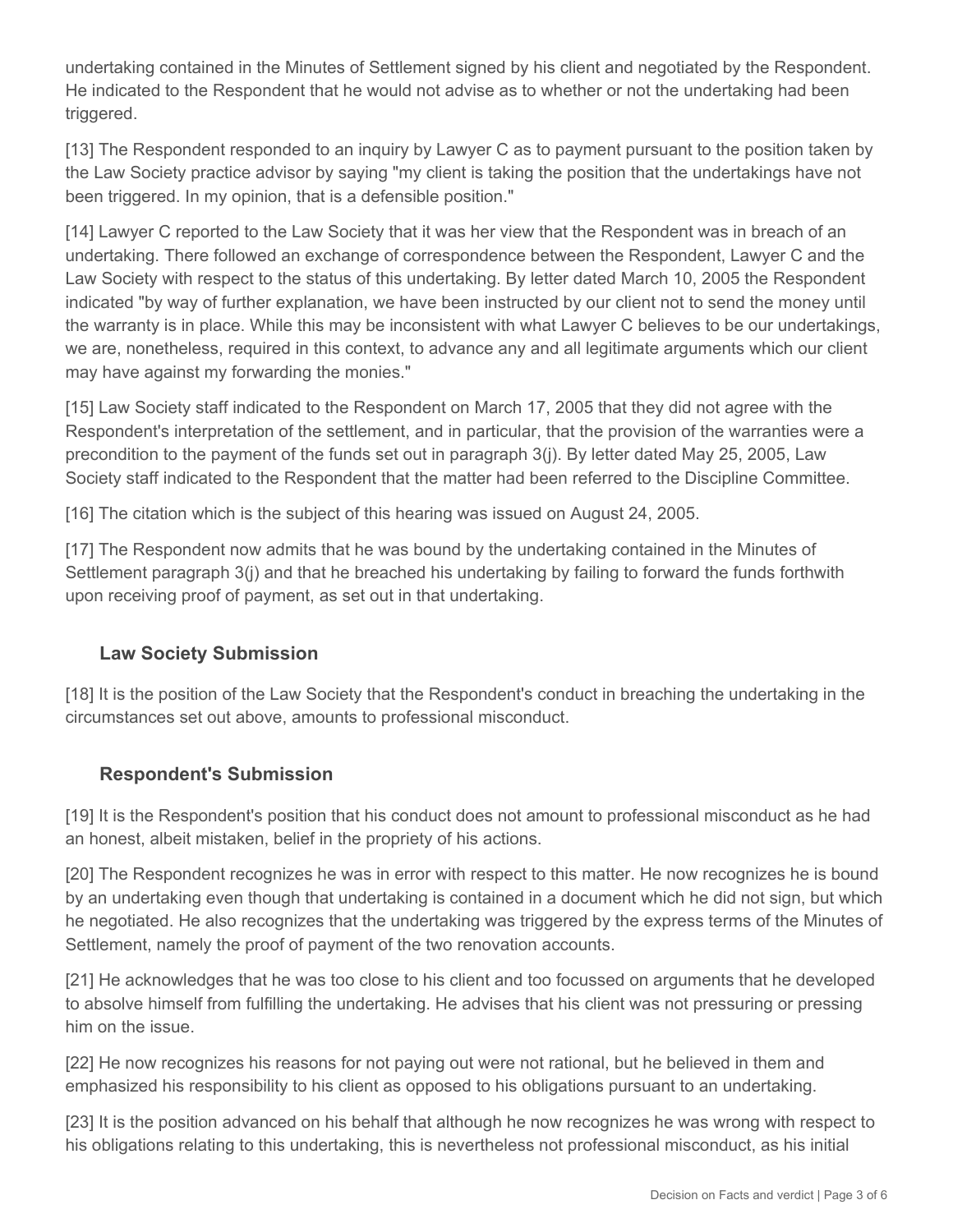belief that he was not bound by the undertaking, and that the undertaking had not been triggered were honestly held beliefs.

[24] The Respondent is a busy solicitor with a very successful practice in Kamloops. He has no record of misconduct history with the Law Society of British Columbia. He is very active in community affairs and is a positive contributor to life in Kamloops.

[25] His conduct was not deliberate, not negligent, and as such, is not discreditable so as to amount to professional misconduct. He wanted this matter sorted out and believed that Law Society staff were playing that role. When the citation was authorized, the Respondent immediately paid the funds to Lawyer C. He thought he was doing the right thing in seeking advice from Law Society staff, although he now recognizes he should have perhaps sought the advice of independent counsel.

[26] The Respondent concludes his submission by saying that despite his conduct being unacceptable, his conduct does not amount to professional misconduct. Instead the Respondent submits that his conduct is deserving of a different resolution, as is authorized under section 38(4)(c) of the Act, namely that he be required to attend a Conduct Review.

# Decision

[27] The *Professional Conduct Handbook*, Chapter 11, respecting the responsibility to other lawyers, provides at Rule 7 the following:

- "7. A lawyer must:
	- a) not give an undertaking that cannot be fulfilled;
	- b) fulfill every undertaking given; and
	- c) scrupulously honor any trust condition once accepted.
- 7.1 Undertakings and trust conditions should be:
	- a) written, or confirmed in writing; and
	- b) unambiguous in their terms."

[28] This Panel is mindful of the reasons for Judgment of J. A. Hollinrake in *Law Society of British Columbia v. Heringa* (2004) B.CJ. No. 377, 2004 B.CCA. 97 in approving this reasoning of the hearing panel's comments and in particular, these words:

"Undertakings are not a matter of convenience to be fulfilled when the time or circumstances suit the person providing the undertakings; on the contrary, undertakings are the most solemn of promises provided by one lawyer to another and must be accorded the most urgent and diligent attention possible in all of the circumstances.

The trust and confidence vested in lawyer's undertakings will be eroded in the circumstances where a cavalier approach to the fulfillment of undertaking obligations is permitted to endure. Reliance on undertakings is fundamental to the practice of law and it follows that serious and diligent efforts to meet all undertakings will be an essential ingredient in maintaining the public credibility and the trust in lawyers."